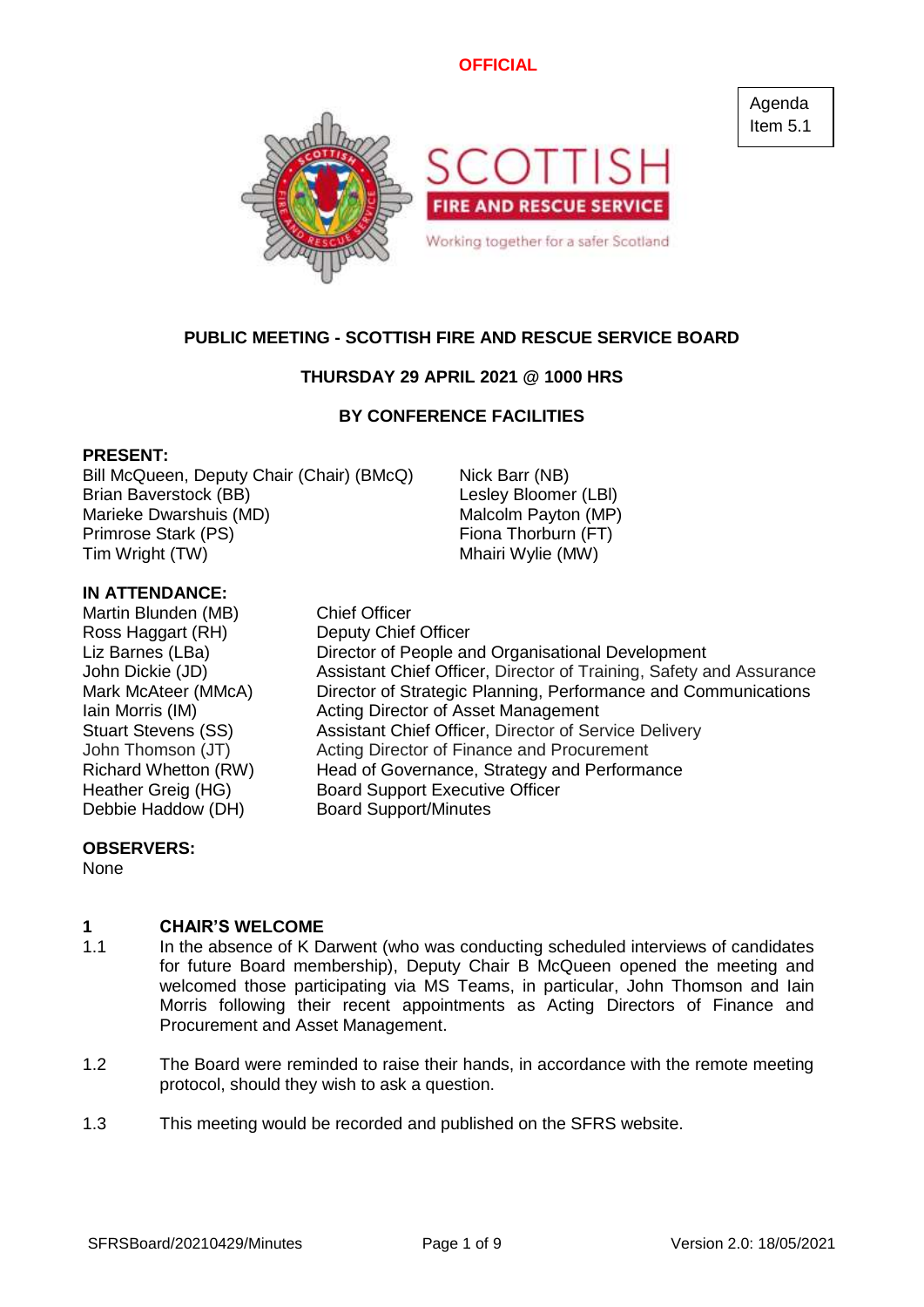#### **2 APOLOGIES**

2.1 Kirsty Darwent, Chair of SFRS Board Anne Buchanan, Board Member Paul Stewart, Assistant Chief Officer, Director of Service Development Alasdair Cameron, Group Commander Board Support

#### **3 CONSIDERATION OF AND DECISION ON ANY ITEMS TO BE TAKEN IN PRIVATE**

- 3.1 The Board agreed that the Preparation for Mass Casualty Events would be taken in private due to matters relating to national security and confidential labour relations, (Standing Order 9C and 9F).
- 3.2 No further private items were identified.

#### **4 DECLARATION OF INTERESTS**

4.1 None.

#### **5 MINUTES OF PREVIOUS MEETING:**

#### 5.1 **Thursday 25 March 2021**

- 5.1.1 The minutes were agreed as an accurate record of the meeting.
- 5.2 Matters Arising
- 5.2.1 None

### 5.3 **The minutes of the meeting held on 25 March 2021 were approved as a true record of the meeting.**

#### **6 ACTION LOG**

6.1 The Board considered the action log and noted the updates.

> Action 18.6 (Draft Annual Operating Plan 2021/22) - It was agreed that this open action would be revisited after the Annual Operating Plan 2021/22 was presented later in the meeting. It was subsequently agreed that this action would now be closed.

### 6.2 **Members noted the updated Action Log and approved the removal of completed actions.**

#### **7 DECISION LOG**

7.1 The Board considered the Decision Log.

#### 7.2 **Members noted the updated Decision Log.**

### **8 CHAIR'S REPORT**

- 8.1 In the Chair's absence, the Deputy Chair presented the report for noting.
- 8.2 **The Board noted the report.**

### **9 CHIEF OFFICER'S REPORT**

- 9.1 The Chief Officer presented his report noting events which had occurred since the Board meeting held on 25 March 2021. MB further noted that he would provide a strategic overview on finance and assets throughout the period of Sarah O'Donnell's secondment to Scottish Government. The following key areas were highlighted:
	- Positive meeting with the new HM Chief Inspector, Robert Scott. New inspection framework for 2021-22 would be published in the near future.
	- Fire service representative at 999 Cenotaph meetings, seeking to erect a cenotaph dedicated to all emergency services in Westminster.
	- Several meetings held with the new Chair of the National Fire Chiefs Council (NFCC), Mark Hardingham, recognising the challenging environment and the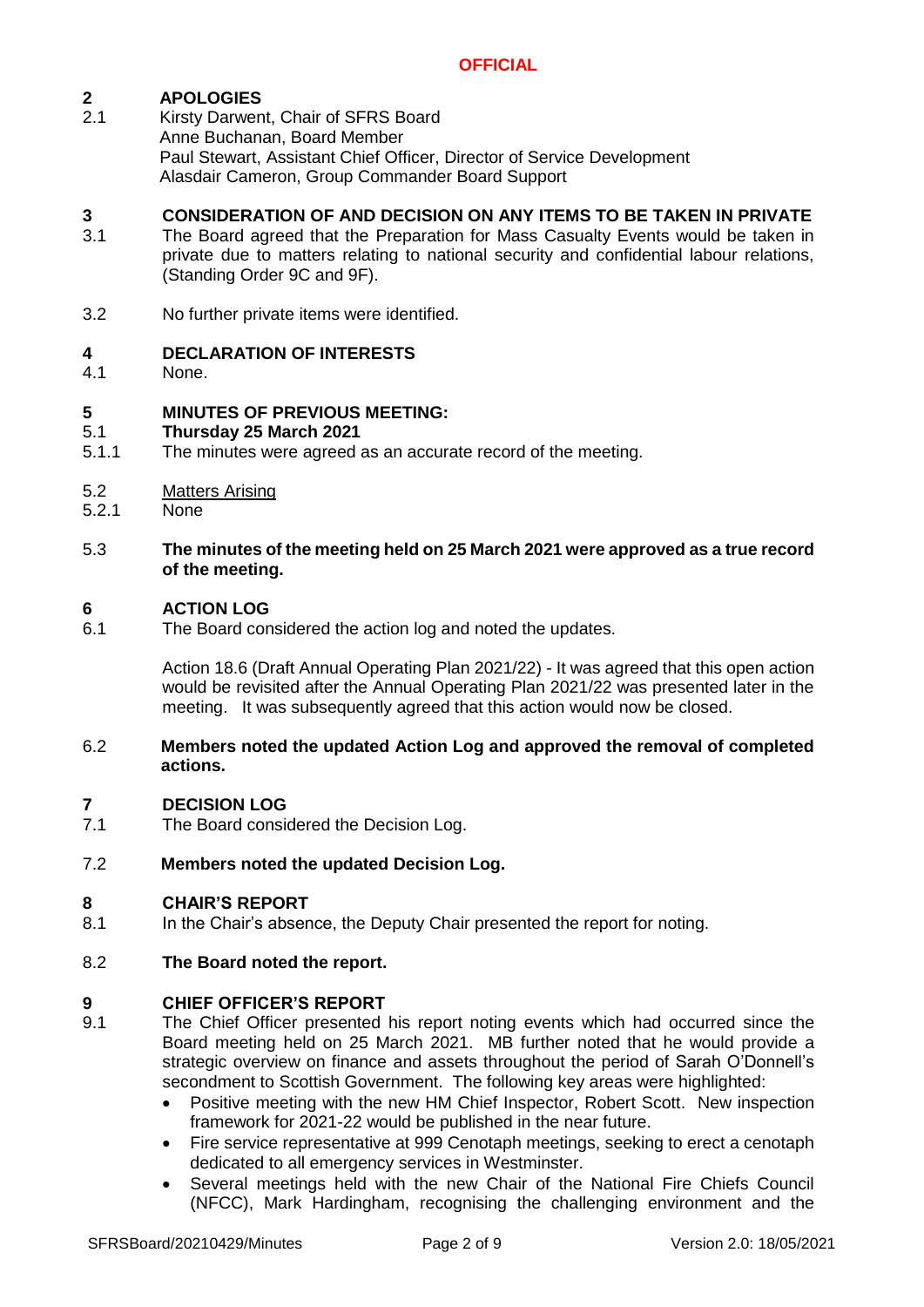significant benefits to the sector from SFRS involvement and a UK wide FRS focus. Mr Hardingham has committed to continue with the spirit of the derogation currently in place and a review of the Operating Principles to be undertaken to take full account of the devolved administrations. MB has been appointed to the lead role for Health and Safety for the NFCC.

#### 9.2 Strategic overview – Finance and Assets

- Year end 2020/21 progressing as planned with an anticipated underspend of £2.943 million (resource – overwhelmingly due to Covid impact) and work would continue to minimise this underspend.
- Following annual 2021/22 budget approval by the Board, some revisions have been made resulting in £4.5 million requiring to be reallocated. Strategic Leadership Team have approved several business cases, further details will be provided at a future strategy day. Further discussions were required to identify the appropriate scrutiny and governance routes by the Board.
- Grant funding of £500,000 from Scottish Enterprise to support the low carbon appliance project. This was in addition to the £2.719 million net zero transition grant for electric cars and infrastructure from Transport Scotland and Energy Savings Trust. Further discussions held with Transport Scotland seeking to secure additional funding for electric infrastructure within this financial year.
- Capital receipts received following the recent sale of Thornton site.
- Fleet: Work continues with medium sized appliances, ongoing trial of low carbon fuel cars for Flexi Duty Officers, in receipt of 2 new high reach appliances which will be deployed in due course.
- Equipment: Work continues with the unmanned aircraft system project, digital fireground radio replacement and new battery power rescue equipment to be deployed.
- Structural PPE In-life Evaluation: undergoing evaluation and analysing processes.
- Deployment of UHPL (Ultra High-Pressure Lance) into an urban environment (Glasgow & Edinburgh) as a result of issues highlighted through fire investigations.
- New Young Volunteer Scheme launched in Alloa, which was the first in the East Service Delivery Area.
- Completion of decommissioned 54 fuel sites across Scotland last year.

#### 9.3 Key areas of risk:

- Health and wellbeing of staff.
- Recovery from COVID
- **Marauding Terrorist Attacks**
- COP 26

### 9.4 **The Board noted the report.**

# **10 SERVICE TRANSFORMATION UPDATE**

- 10.1 RH updated Members in regard to Change Portfolio matters which had occurred since the Board meeting held on 25 March 2021, highlighting the following:
	- New Head of Portfolio Office, Andy Main, took up his post on 26 April 2021.
	- Senior Management Board (SMB) held their meeting on 22 April 2021.
	- The next Transformation and Major Projects Committee (TMPC) meeting was scheduled on 6 May 2021 and key areas of business would include:
		- Protection of Vulnerable Groups (PVG) Change Request and Updated Dossier
		- Refurbishment of McDonald Road Change Request
		- Out of Hospital Cardiac Arrest (OCHA) Closing Report
		- Post Project Evaluation Combined action plan for Rapid Response Unit (RRU) and Rural Full Time Posts (RFTP)
		- New Watch Duty System (NWDS) Evaluation Scope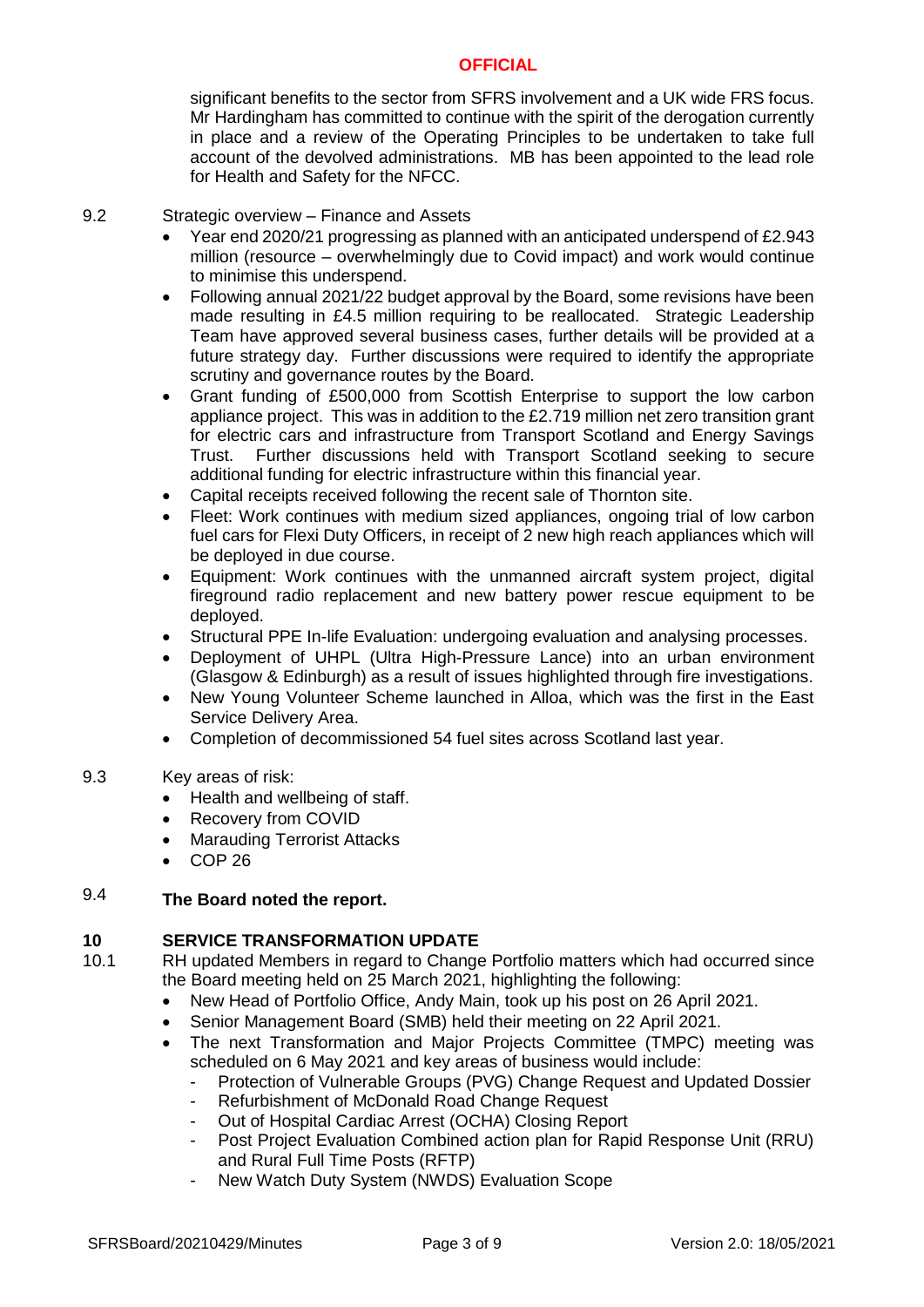- Spotlight on Resourcing
- Termination Report for the Terms and Conditions project
- Command and Control Future (CCF) Change Request and Updated Dossier

#### 10.2 **The Board noted the verbal update.**

# **11 COMMITTEE UPDATES**

#### 11.1 **Audit and Risk Assurance Committee (ARAC)**

11.1.1 BB reported that the Committee held a public meeting on 24 March 2021 and referred the Board to the attached draft minutes noting that a verbal update was provided at the previous Board meeting.

#### 11.1.2 **The Board noted the draft minutes.**

#### 11.2 **Service Delivery Committee (SDC)**

11.2.1 NB reported that the Committee held a public meeting on 11 March 2021 and referred the Board to the attached draft minutes noting that a verbal update was provided at the previous Board meeting.

#### 11.2.2 **The Board noted the draft minutes.**

#### 11.3 **Staff Governance Committee (SGC)**

11.3.1 PS reported that the Committee held a public meeting on 4 March 2021 and referred the Board to the attached draft minutes noting that a verbal update was provided at the previous Board meeting.

#### 11.3.2 **The Board noted the draft minutes.**

#### 11.4 **Transformation and Major Projects Committee (TMPC)**

- 11.4.1 FT reported that the Committee held a public meeting on 4 February 2021, noting that the draft minutes were presented at the previous meeting and the next meeting was scheduled to be held on 6 May 2021. She highlighted the following:
	- Value and benefits of undertaking post project evaluations.
	- Spotlight on Resourcing would afford the Committee a better understanding of the true cost of change within the organisation.
	- Initial meeting arranged with Andy Main, new Head of Portfolio Office.

#### 11.4.2 **The Board noted the verbal update.**

### **12 ANNUAL GOVERNANCE REVIEW OF BOARD AND COMMITTEE RELATED ITEMS**

- 12.1 RW presented a report to the Board seeking approval of the reviewed and amended governance related items of the Board and its Committees, subject to any further final amendments, as well as the appointment of a new Deputy Chair of the Board. The following key points were highlighted:
	- Summary of key amendments included within the report for ease of reference.
	- Two standing Committees to be renamed.
	- Additions made to matters reserved for the Board and delegation changes due to the restructure within the Strategic Leadership Team.
	- No amendment to the Members Code of Conduct at this time. Upon publication of the Standards Commission's revised Model Code of Conduct, a review of our Members Code of Conduct would be undertaken.
	- Late addendum to the proposed Committee Structure Fiona Thorburn to remain on the Service Delivery Committee and would join the Remuneration, Appointments and Nominations Sub Committee.
	- Revised Corporate Level Report Template.
	- Late addendum to the list of changes made to the Terms of Reference for Change Committee to remove bulletpoint *"4.1 also added value over £50k or reputational*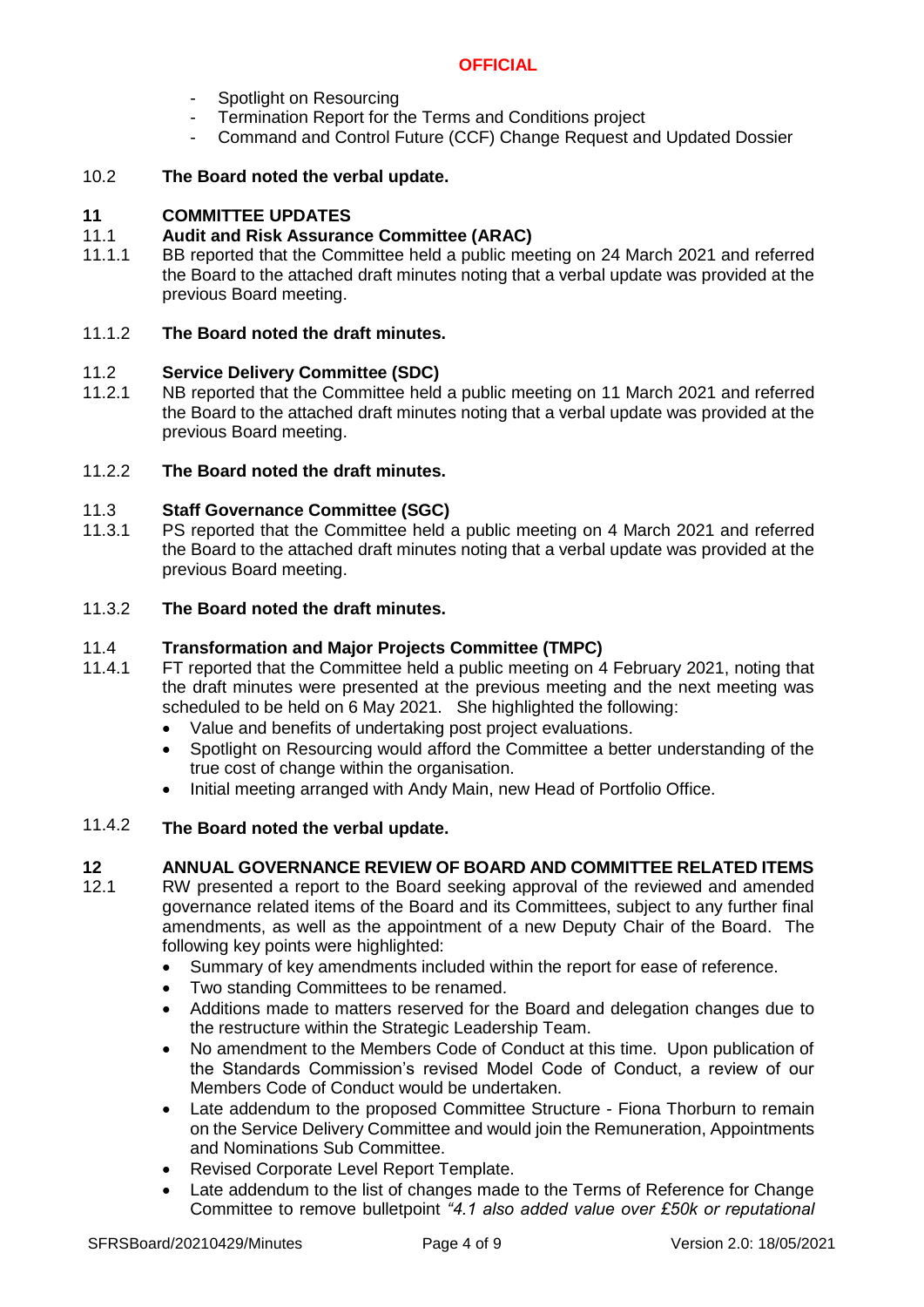*risk or impact to people."* No change was required to be made in the actual Terms of Reference document.

- Seeking approval to appoint Fiona Thorburn as Deputy Chair of the Board from 1 May 2021.
- 12.2 The Board supported and approved Fiona Thorburn's appointment as Deputy Chair of the Board.
- 12.3 In regard to the *Financial and Performance Monitoring arrangements including virement*s addition within Matters Reserved for the Board, RW clarified that this would only apply to virements of a certain level. RW to amend the Scheme of Delegation to reflect this and bring back to a future strategy day for information.

# **ACTION: RW**

- 12.4 The Board requested clarification on where the key areas of focus identified for a potential Finance Committee would be scrutinised. The Board commented on the detailed discussions and consideration given to the formation of a Finance Committee, noting that it was decided not to convene this Committee at this time. It was noted that these key areas could be sufficiently scrutinised by the full Board or other appropriate Committee and this would continue to be monitored. It was noted that further consideration, as appropriate, would be given to the Committee structure to ensure sufficient scrutiny of all identified key areas at a future Integrated Governance Forum, Strategy Day or Board meeting. If deemed necessary, a report would be brought back to the Board to provide further clarification and assurance, particularly for new Board members.
- 12.5 RW confirmed that the Equality Impact Assessment applied to all staff, external parties and the general public.
- 12.6 **The Board approved the reviewed and amended governance related items of the Board and its Committees, subject to final amendments and the appointment of a new Deputy Chair.**

*(The meeting broke at 1100 hrs and recommenced at 1115 hrs) (M McAteer joined the meeting at 1115 hrs)*

# **13 INTERNAL AUDIT PLAN 2021/22**

- 13.1 BB presented a report to the Board advising and seeking approval of the proposed Internal Audit Plan 2021/22. The following key points were highlighted:
	- Presented to the Audit and Risk Assurance Committee on 24 March 2021. Committee were provided with evidence that the plan was risk based and the robust process in place for its development.
	- Importance of recognising Internal Audit's ability to provide independent assurance to the Service.
	- Plan covers areas such as leadership training, control around change processes, effectiveness of environmental sustainability, adopting extended remote working practices and ICT and data security (follow up).
	- The Committee and the Accountable Officer supported and recommended the Plan for approval.
- 13.2 Due to the impact of COVID, BB confirmed that the 4 outstanding audits from the 2020/21 Plan would be carried over into 2021/22 and completed in due course.
- 13.3 In regard to Audit C2 Risk Management Review, the Board asked how Internal Audit would be able to measure and ensure overall understanding of risk management. BB outlined the variety of ways this could be done, which included staff interviews, policy development, etc.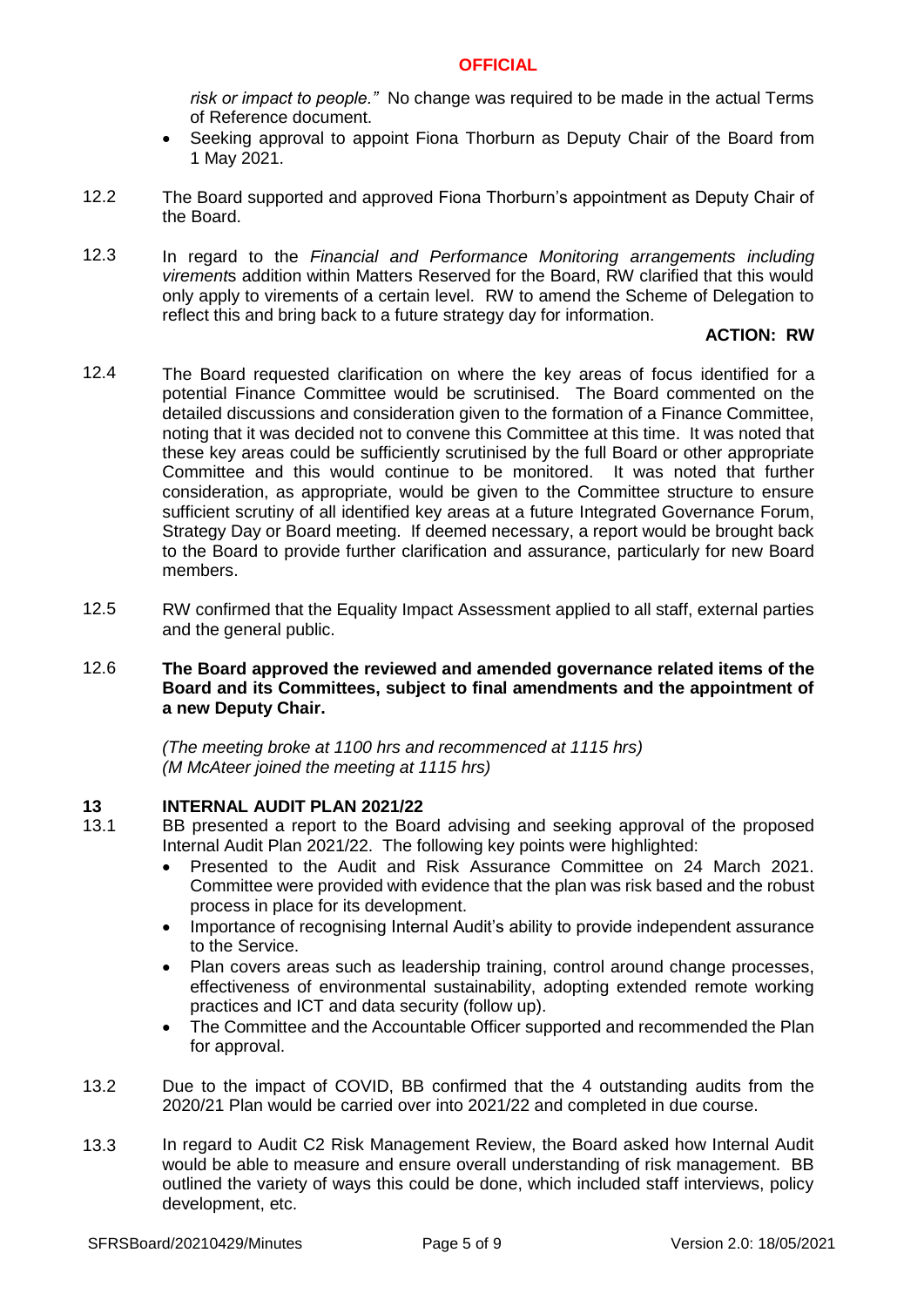13.4 In regard to Audit C4 Programme Office, BB noted that the capacity of the Programme Office would be a key area of this review and the Board commented on the importance of the capacity within the whole Service to deliver the projects. BB noted that no timescale had been identified for this audit and agreed to provide an update outwith the meeting.

# **ACTION: BB**

- 13.5 Due to the level of interest in the Remote Working audit, BB informed the Board that the finalised terms of reference, once agreed by the Executive and Internal Audit, would be shared with the Audit and Risk Assurance Committee.
- 13.6 In regard to Audit B1 Learning and Development, the Board queried the purpose and desired outcomes from this audit. LBa noted the merits in auditing the progress made to date, particularly the Strategic Leadership Team development which was now well embedded. She noted the potential limited merits of auditing the recently launched middle management programme.

#### 13.7 **The Board approved the Internal Audit Plan 2021/22.**

### **14 ANNUAL OPERATING PLAN 2021/22**

- 14.1 MMcA presented a report to the Board seeking approval of the proposed Annual Operating Plan (AOP) 2021/22, and the following key points were highlighted:
	- Following a request at the previous Board meeting, details on the scope of projects within the Portfolio Office has been included. Future reporting would be included within the quarterly performance and risk report.
	- Consideration had been given to include an additional action relating to the Service's response to the Grenfell Tower Inquiry: Phase One Report. However, as the closing report was scheduled to be presented to the Board in June 2021, it was deemed unnecessary.
- 14.2 The Board noted the additional details relating to the Portfolio Office projects and the proposed approach to Grenfell.
- 14.3 MMcA reminded the Board that the impact of COVID on the previous AOP and noted that the Service had to be mindful of the potential, yet unknown, consequences, recovery and impact on the coming year. MMcA commented that, in a sense, the AOP would remain a live plan over the coming year and take cognisance of anything that arises. MMcA noted that any positive elements would be captured through the recovery and review process. This would be reported back through the Senior Management Board, Strategic Leadership Team and SFRS Board.
- 14.4 MMcA confirmed that the Equality Impact Assessment was still in development and would be shared with the Board in due course.

### **ACTION: MMcA**

14.5 Any references to the Transformation and Major Projects or Staff Governance Committees within the AOP to be updated to reflect the revision in names to the Change or People Committees, respectively.

# **ACTION: MMcA**

14.6 In relation to Grenfell, the Board were reminded that the Service Delivery Committee continued to review and scrutinise the Service's response at their quarterly meetings. SS reminded the Board that the HMFSI would be undertaking an audit on the Service's Response to Grenfell and Firefighting in High Rise Premises.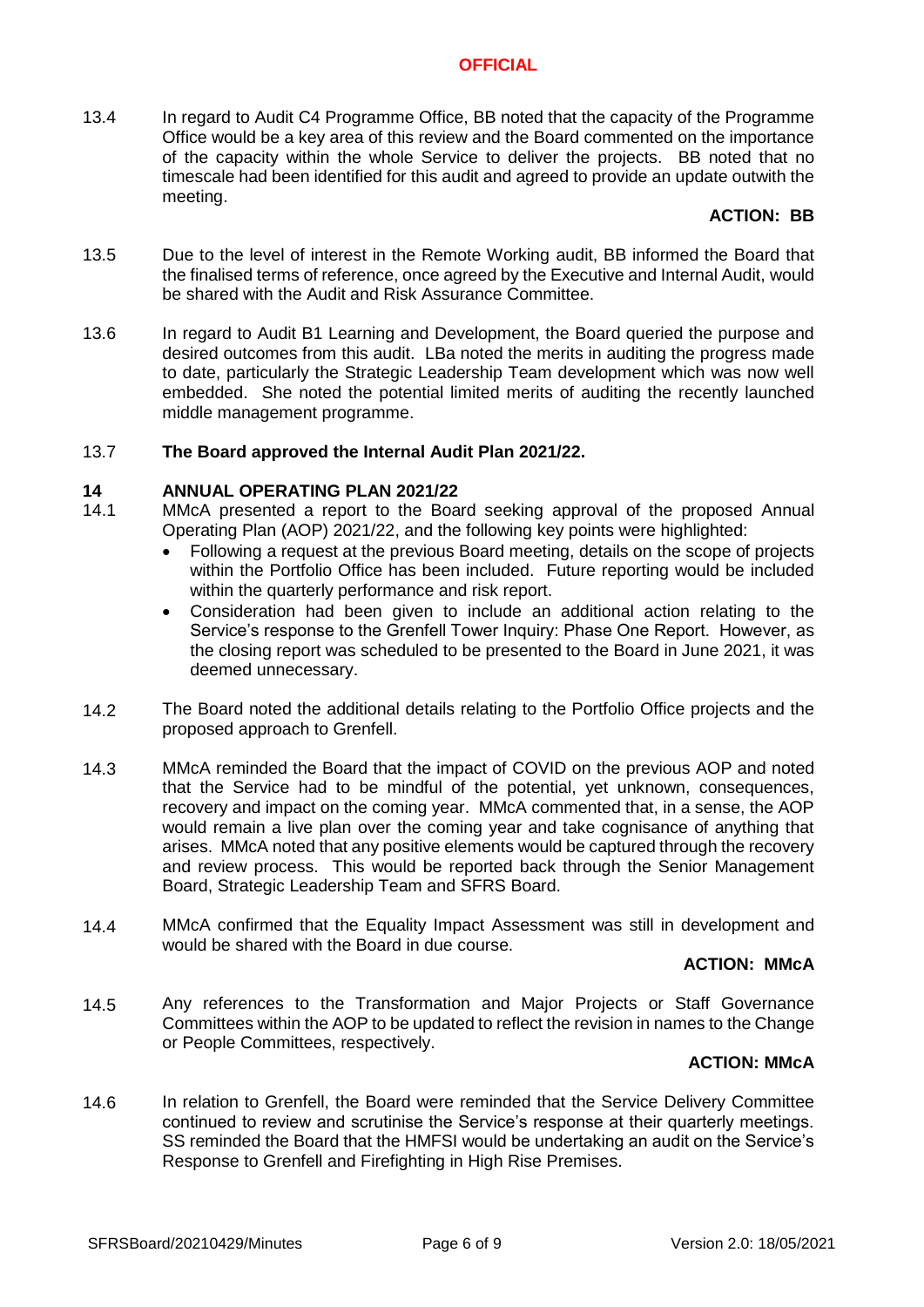- 14.7 MMcA confirmed that a report outlining the impact of COVID and recovery process would be presented at a future Board meeting.
- 14.8 The Board agreed that the outstanding action, as discussed under Agenda Item 6, should now be marked as complete and closed off.

#### 14.9 **The Board approved the Annual Operating Plan 2021/22.**

### **15 PROCUREMENT STRATEGY 2021-2024**

- 15.1 JT presented a report to the Board seeking approval of the proposed Procurement Strategy 2021-24, previously scrutinised by the Audit and Risk Assurance Committee, the following key points were highlighted:
	- Legislative requirement under the Procurement Reform (Scotland) Act 2014.
	- Since the previous strategy, there has been significant changes within the operating environment, renewed focus on climate change and potential future political changes.
	- Third iteration of the strategy which reflects the growing maturity of the procurement process with an increased outward looking focus, collaboration and incorporates the voice of the customer and supplier.
	- Five key themes: Sustainability; Value for Money; Enhancing Capability; Transparency; Governance and Risk.
	- Sustainability would represent at least 25% of the evaluation criteria in any regulated procurement, as well as supporting other SFRS and Scottish Government's outcomes.
	- To increase transparency and improve accountability on public spending, procurement activities including work plans, contracts information, etc would be published.
	- Strategy was supported by an action plan and performance indicators, including a specific KPI relating to the reduction of CO2 emissions. These were reported to the Board in the Annual Procurement Report.
- 15.2 The Board commented on the low target for the number of supported business contracts awarded. JT reminded the Board of the Service's existing contracts with supported businesses and commented on the difficulties in engagement with supported businesses due the specific requirements of the Service. In his role as champion of supported business, JT assured the Board that he continues to challenge and seek opportunities for these businesses. JT considered the target was fair and every effort would be made to exceed this, if possible.
- 15.3 The Board commented on the wording within the Strategic Outcome for People relating to the procurement of a new People, Training, Finance and Assets solution system and noting the importance of producing an accurate specification of requirements. JT accepted the comments and noted the development of the specification was included in the overall procurement process.
- 15.4 The Board commented on the Service's continuing positive work with Small and Medium-Sized Enterprises (SME's), social enterprises and being a living wage employer.
- 15.5 In relation to community benefits, JT informed the Board that Cenefits was a tool which would enable benefits to be tracked, highlighted and reported. He was unaware of NHS Scotland's Community benefit portal.
- 15.6 In relation to the EU Exit, JT noted that it was too early to identify any long term impact on procurement, only superficial procedural changes to date, however, beyond the May election there would potentially be changes to procurement legislation.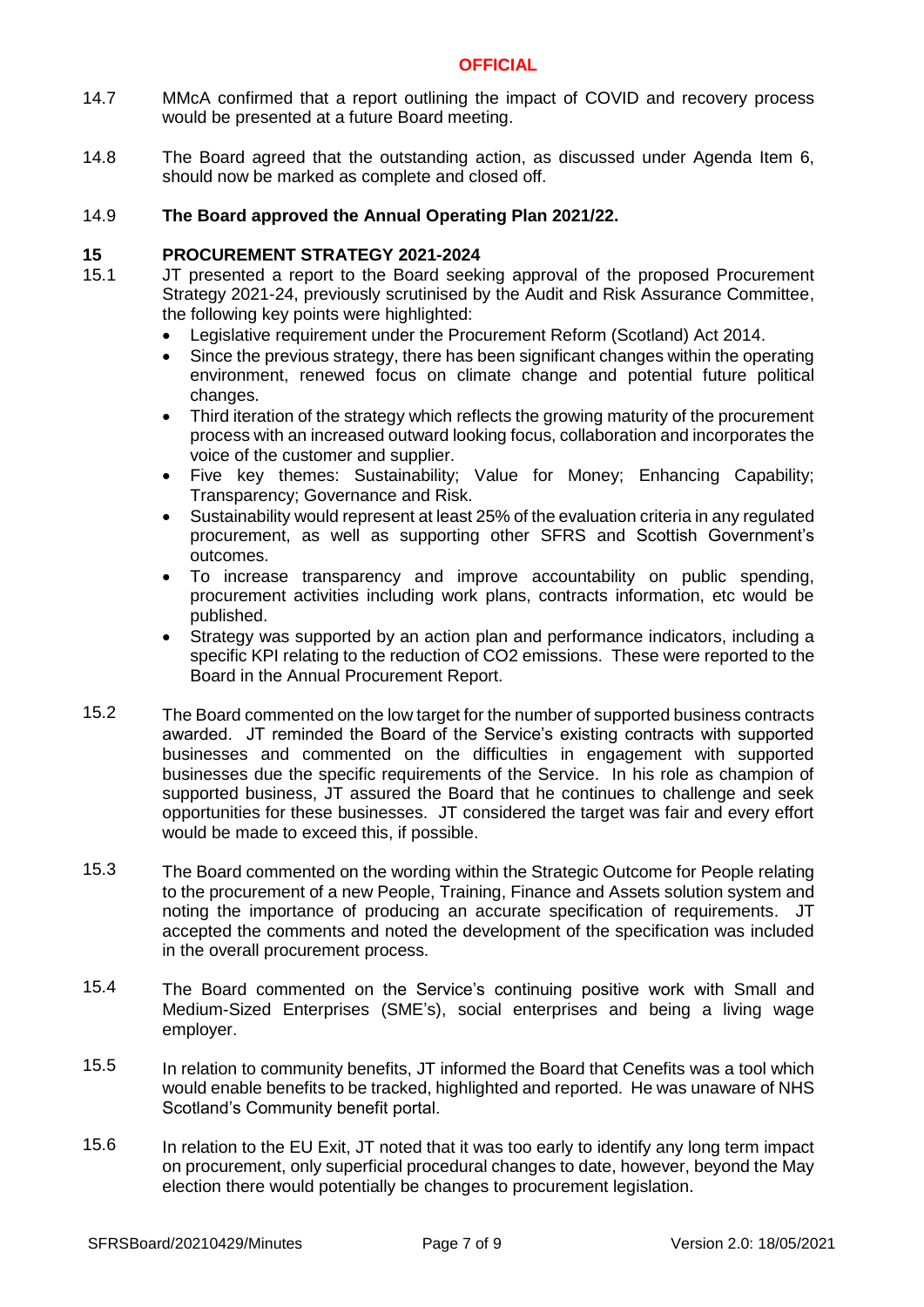15.7 The Board requested that a future Strategy Day session on corporate social responsibility aspects of procurement ie social enterprise, supported business, community wealth building, etc be developed. JT agreed to facilitate this request.

#### 15.8 **The Board approved the Procurement Strategy 2021-2024.**

### **16 COMBINED RISK AND PERFORMANCE QUARTER 3 PROGRESS REPORT**

- 16.1
	- MMcA presented a report advising the Board of the quarterly progress made against the strategic outcomes and objectives, and the following key points were highlighted:
		- Progress update on period up to the end of December 2020, noting the reason for the delay in presentation.
		- Three risks were reporting Very High (Red) and 6 risks reporting High (Amber).
		- New reporting processes and scorecards were being developed. Live demonstration of the system would be provided in due course.
		- Of the 42 AOP actions: 26 actions were reporting Green, 13 actions were Amber and 3 actions Red.
		- Of the 17 Corporate Performance Indicators: 6 measures were on target, one was slightly off target, one was behind target and the remaining 9 measures had no targets attached.
		- Comparisons provided on the previous year/quarter figures for number of overall incidents, road traffic collisions, unwanted fire alarm systems, casualties, fire fatalities, home fire safety visits etc.
		- Future Strategy Day session on response times was scheduled for July 2021.
- 16.2 The Board requested clarification on how target dates and RAG status were identified. MMcA noted that smart criteria had been used in the development of the AOP actions and milestones would capture any progress. He noted that there was no definitive method applied and work would continue to refine processes going forward.
- 16.3 The Board commented on the potential for the Service Delivery Committee to look at areas where lessons/benefits from COVID have been learned.
- 16.4 In relation to the reduction in UFAS incidents in hospitals, SS commented on the continuing good partnership arrangements with NHS, their involvement in the UFAS stakeholder engagement and noted that further work was still required.
- 16.5 In relation to the impact on reduced HFSV's to low/medium risk premises, SS noted the difficulties in quantifying the impact. Further analysis was required on the reset and renew package and the potential future changes in delivery. The Board were reminded on the recent Make The Call campaign and the future analysis required to identify the impact/reach.
- 16.6 The Board were reminded that the Service Delivery Committee had previously and would continue to scrutinise the reset and renew process. It was noted that the Committee has also made a request for statistical information which highlighted and isolated the impact from COVID.
- 16.7 MMcA reiterated the reason for the delay in presenting the data and outlined the processes for data collection, quality assurance and governance. He intimated that discussions have commenced to identify a new automated system.
- 16.8 The Board welcomed the report but observed on the lack of integration on the risk elements within it. MMcA confirmed that, due to the development in the risk reporting, there was still work required in this area for future reports. Further discussions on how this could be progressed to be held outwith the meeting.

### **ACTION: MMcA/BB**